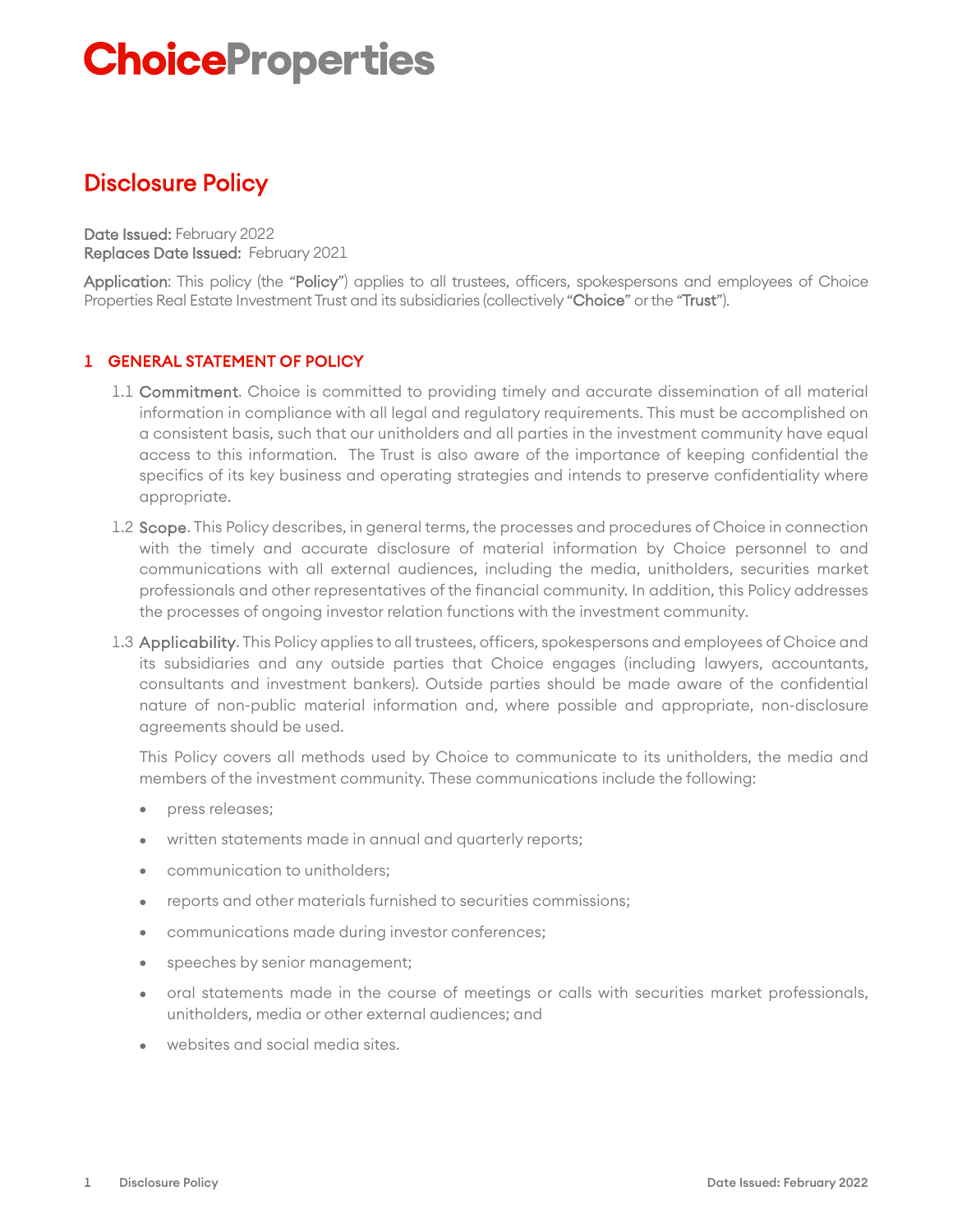# 2 POLICY ADMINISTRATION

- 2.1 Disclosure Committee. The Disclosure Committee is responsible for the administration and implementation of this Policy and shall also monitor compliance with the Policy. The Disclosure Committee shall have a charter that sets out its membership, role and responsibilities. The primary role of the Disclosure Committee shall be to ensure that all public disclosure made by Choice in whatever form is complete, accurate and timely and that the appropriate disclosure controls are in place and working effectively. In this role, the Disclosure Committee shall report to (i) the President and Chief Executive Officer and (ii) the Chief Financial Officer in connection with their respective certifications filed with Choice's interim and annual filings. The Disclosure Committee shall also report to the Audit Committee quarterly with respect to the matters considered by the Disclosure Committee and in connection with the Trust's system of disclosure controls.
- 2.2 Spokespersons. The following individuals are the only employees of the Trust who are permitted to make public statements, issue press releases, make speeches, or other communications with the public or media regarding Choice: the Chairman, the President and Chief Executive Officer, the Chief Financial Officer and the Senior Vice President, General Counsel and Secretary (the "Spokespersons"). The Spokespersons are the only persons permitted to make public statements containing financial or forward-looking information.

No one other than the Spokespersons is authorized to respond to inquiries regarding the financial or operating affairs of Choice, or to discuss the same with anyone in the public forum. Everyone should refer all inquiries, questions and approaches for information of this type, whether from media, investors or other third parties, and whether received via written or email communication, orally in person or by phone, via internet or social media or any other means, to one of the Spokespersons specified above. No other employee shall attempt to respond to or engage in a dialogue with persons making these inquiries.

The Spokespersons may, from time to time, designate other employees to speak on behalf of Choice or to respond to specific inquiries from the investment community or the media. Such employees, with appropriate approval from a Spokesperson, may have discussions with local media to support local marketing efforts, but discussions should not include financial, forward-looking or any material, nonpublic information.

If there is any doubt about the appropriateness of supplying information to an outside party, an employee should contact the Chief Financial Officer or the Chair of the Disclosure Committee for guidance.

#### 3 MATERIAL INFORMATION AND DISCLOSURE

3.1 Definition. "Material Information" shall have the meaning ascribed to it under applicable laws and regulations and, for the purposes of this Policy, includes a "Material Change" under such laws. Generally, Material Information is any information relating to the business and affairs of an issuer that could have or may reasonably be expected to have a significant effect on the market price or value of any of an issuer's securities. Information should be considered to be "material" if there is a substantial likelihood that a reasonable investor would consider the information important in making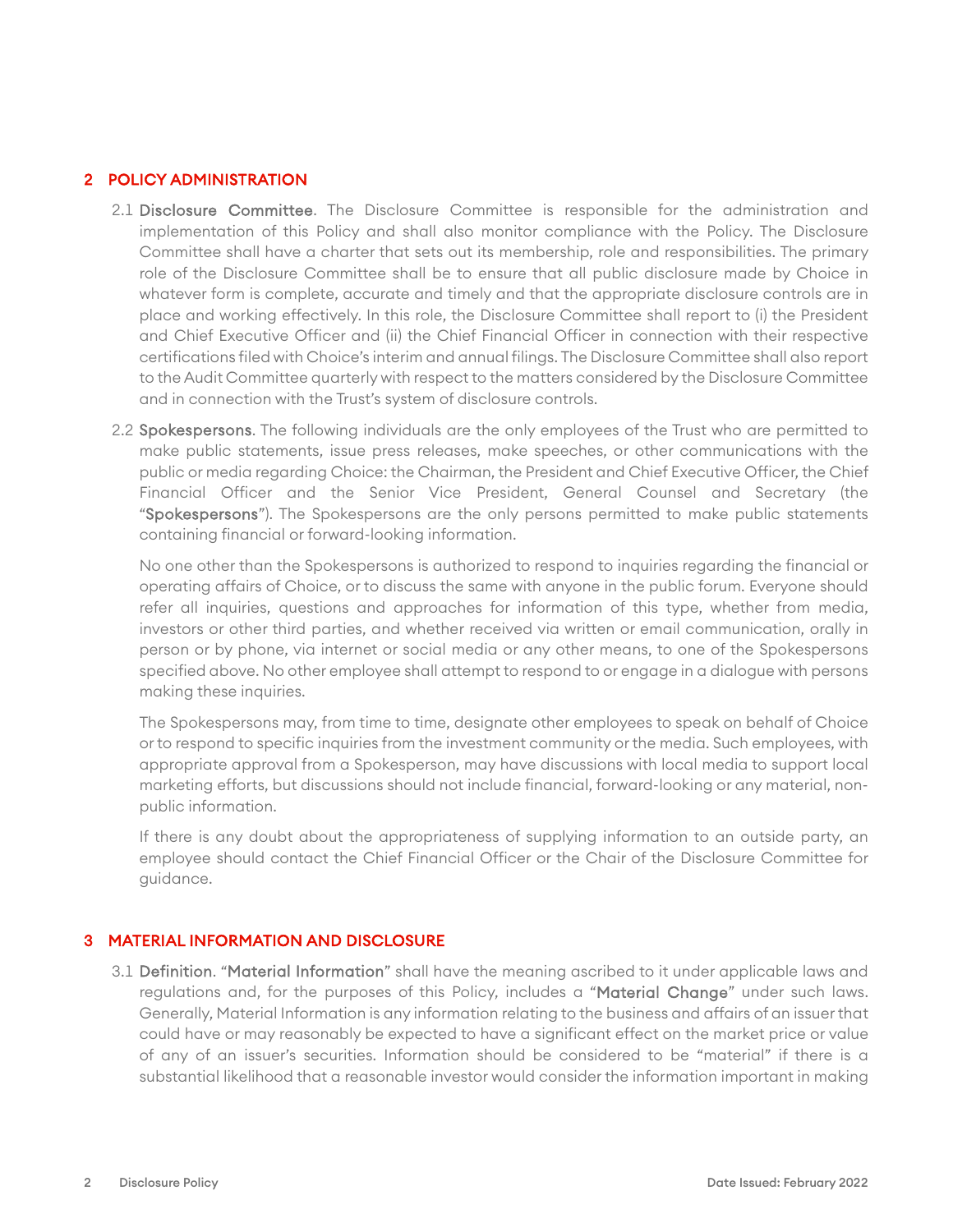an investment decision or if the information would be viewed by a reasonable investor as having significantly altered the total mix of information available regarding the issuer.

Examples of types of information that may be considered material are set out in Appendix "A". Material information should not be disclosed to or discussed with persons outside of Choice except in compliance with this Policy. If there is any question about the materiality of certain information, immediately contact the Chief Financial Officer or the Chair of the Disclosure Committee.

3.2 Sub-certification Process. Choice has implemented a sub-certification process to ensure that all material information is reported to the Disclosure Committee. It is expected that all sub-certifiers will respond to all requests for information from the Disclosure Committee in a timely manner and, together with other senior employees of the Trust, keep the Disclosure Committee fully apprised of all significant Trust developments so that the Disclosure Committee may determine their materiality and the appropriateness of and timing for public release of the information, or whether the information should remain confidential.

## 4 DISCLOSURE RESPONSIBILITIES AND PROCEDURES

4.1 Quarterly and Annual Releases of Financial Information. The Disclosure Committee shall, through the sub-certification process and through its other disclosure controls and procedures, collect information regarding the Trust's operations and results in the applicable period. The Disclosure Committee shall make determinations of materiality and shall review the content of quarterly and annual financial statements, Management's discussion and analysis, annual information form, Management proxy circular and any other document filed in connection with the Trust's quarterly and annual disclosure, to ensure such documents are complete and accurate.

Prior to the release of quarterly and annual results, Choice, facilitated by the Chief Financial Officer, will impose a "quiet period" during which it will refrain from providing earnings guidance, comments with respect to quarterly or annual operations, expected results or any information on previously undisclosed matters that could be indicative of the Trust's performance to analysts, investors or other persons outside of Choice. Choice's quiet period will be initiated following the financial close of the quarter and will end with the release of the results. Choice may, subject to receiving prior approval of the Chief Financial Officer or the Senior Vice President, General Counsel and Secretary, during a quiet period, respond to enquiries concerning factual matters about already-disclosed information and disclose material information arising during a quiet period which it is legally obligated to disclose. The enforcement of a "quiet period" ensures that selective disclosure is not made which could result in an advantage to certain marketplace participants over others.

Choice will generally conduct interactive conference calls open to financial analysts on a quarterly basis, after the quarterly report or news release has been issued (see Section 7, Analyst Conference Calls). Any interested party or investor may listen to the call. A playback of the quarterly conference call will be made available on Choice's website.

4.2 Press Releases Containing Material Information. If, outside of the quarterly and annual reporting cycles, information comes to light which may be material and it is not practical to convene the Disclosure Committee for the consideration of such information, any group of three or more members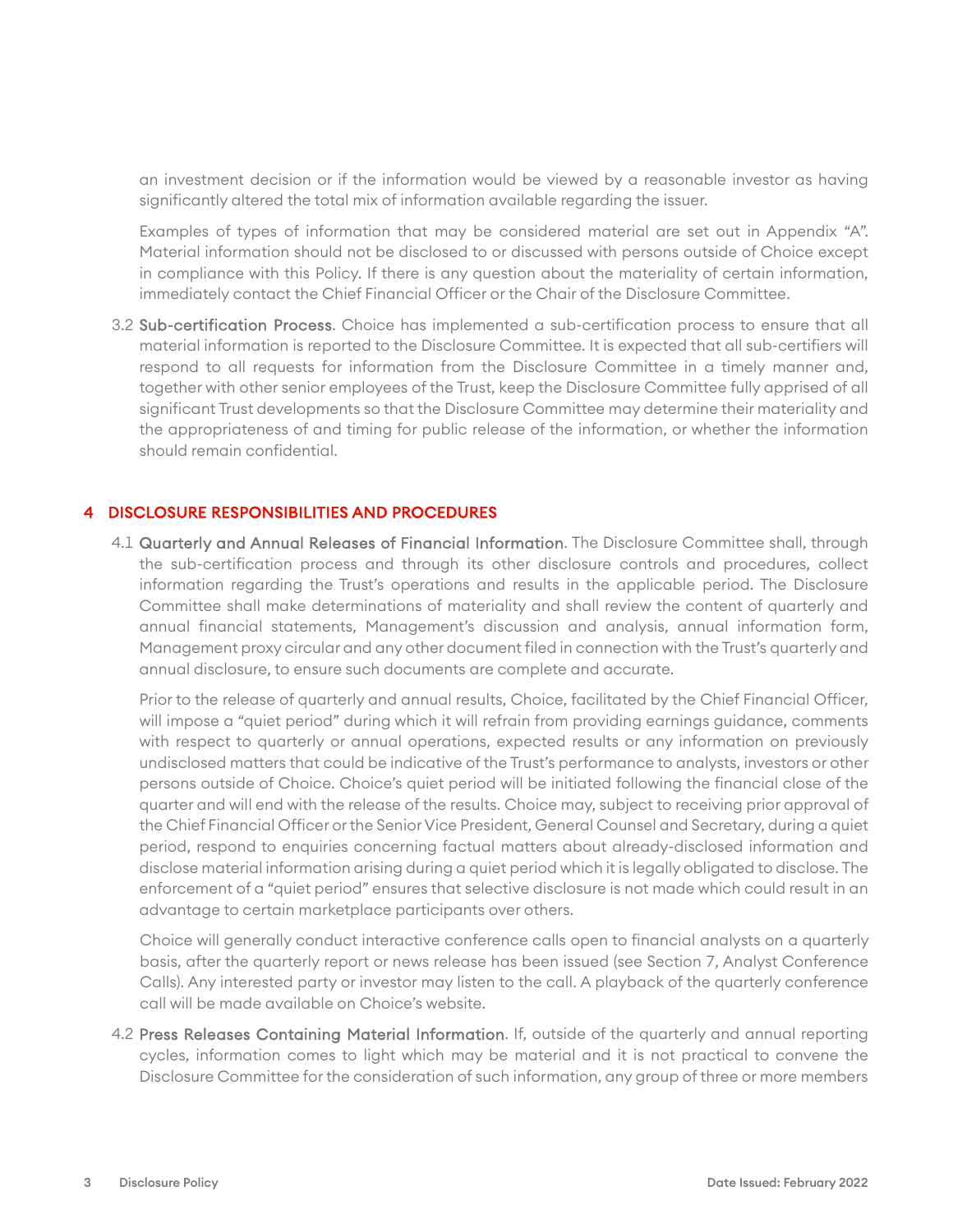of the Disclosure Committee may review such information and shall, together with the appropriate senior officers of Choice, make determinations regarding its disclosure. At the discretion of these individuals, the Board of Trustees may be convened to review and approve the disclosure.

If information is determined to be material, Choice will (subject to the applicability of confidential disclosure as set out below) immediately initiate a process to ensure full, true, plain and timely disclosure of this information. In accordance with the requirements of the Toronto Stock Exchange (the "TSX") (or those of any other applicable exchange), prior to the issuance of a significant press release during market hours, the TSX shall be called and a copy of the release should be sent to the TSX for their review. The information should then be released through Business Wire or other news wire service with instructions to distribute the full text of the release to business and analyst wires and, in appropriate cases, to specific local news outlets. The release may be sent to selected analysts, investors and media after full distribution. The Chief Financial Officer or the Chair of the Disclosure Committee shall review all news releases where the subject matter has been determined to be material in order to ensure that the Trust's disclosure is in compliance with applicable securities laws and stock exchange requirements. The press releases, as appropriate, will be filed on SEDAR contemporaneously or as soon as technically and reasonably practical with the dissemination through Business Wire or other news wire service.

The Chief Financial Officer or the Senior Vice President, General Counsel and Secretary shall determine whether or not the information constitutes a "Material Change" within the meaning of the applicable securities laws and regulations. If necessary, a Material Change Report shall be filed in accordance with such laws and regulations.

- 4.3 Press Releases Containing Non-Material Information. Although Choice is not required to disclose non-material information, it may in some circumstances be necessary or desirable to do so. All such press releases containing solely non-material information shall be reviewed by the Senior Vice President, General Counsel and Secretary. If a press release containing solely non-material information contains financial information or forward-looking information, the Chief Financial Officer or the Chair of the Disclosure Committee shall also review the press release prior to it being issued.
- 4.4 Declaration of Distributions. The office of the Secretary will coordinate all releases of distribution notices of Choice. The TSX shall be notified of any distribution notice and the office of the Secretary will arrange for the release of the notice via Business Wire or other news wire service, SEDAR and publication in a national newspaper, as applicable.

# 5 CONFIDENTIAL DISCLOSURE OF INFORMATION

5.1 Application. In certain circumstances, Choice may withhold information from public disclosure for legitimate business purposes. The information, if it constitutes material information, must be filed with Canadian securities regulators on a confidential basis and is reviewed by Choice every 10 days. Choice will only withhold information consistent with the circumstances outlined in Canadian securities laws and in such cases will take appropriate precautions to keep the information confidential.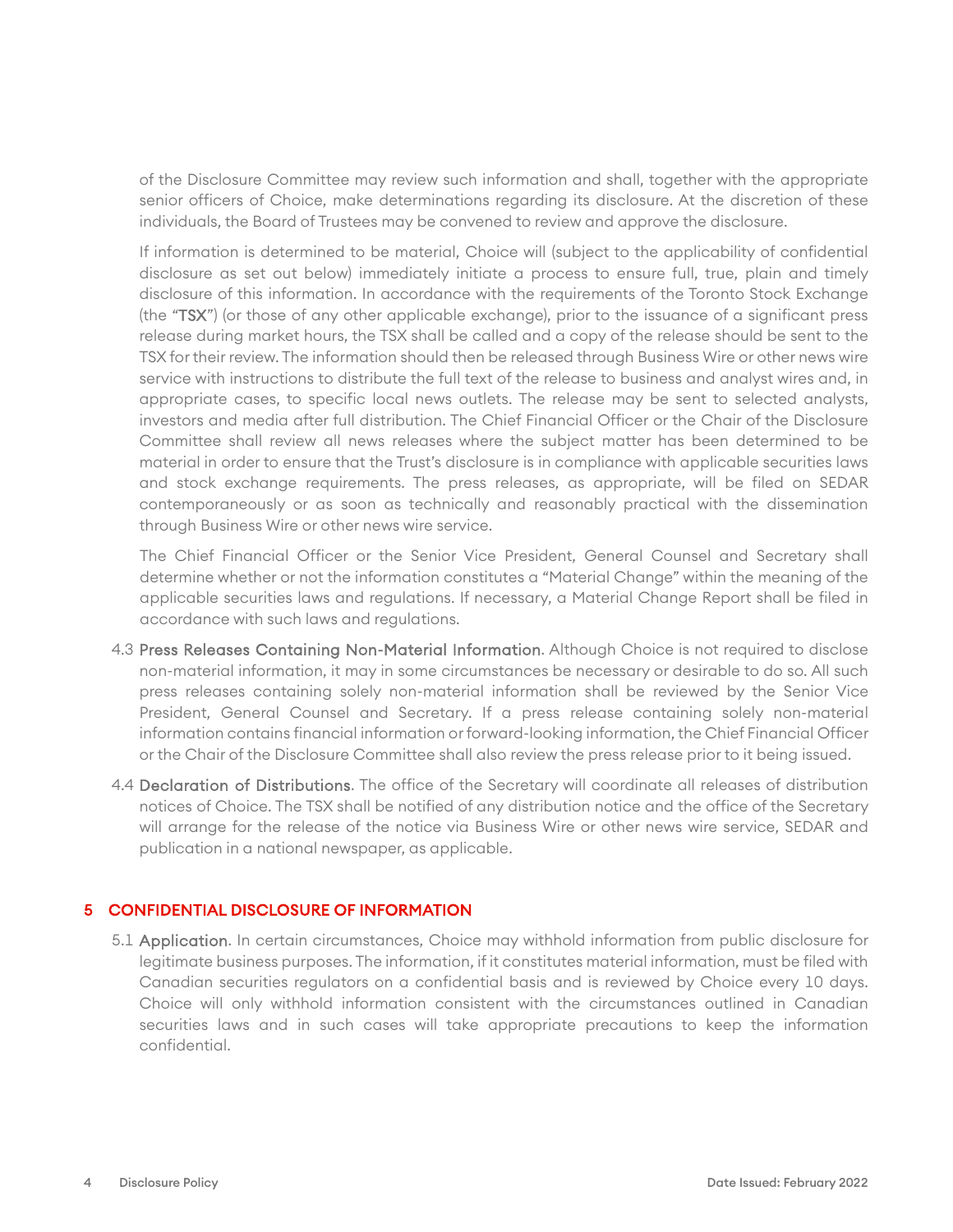5.2 Responsibilities and Procedures. All non-public information concerning Choice must be kept absolutely confidential, except as otherwise permitted by this Policy. Information may be provided to lenders or potential lenders to the Trust in accordance with applicable law. Information may be disclosed to outside advisors such as lawyers, accountants, investment bankers, rating agencies, printers, designers and translators, all in connection with their representation of Choice, on the understanding that the subject information is confidential. These responsibilities and procedures also apply during the period of time when news releases involving material information are being developed until the information has been released and disseminated to the investing public.

### 6 PROCEDURES FOR INADVERTENT DISCLOSURES AND ERRORS IN DISCLOSURE

If an employee believes that material non-public information was disclosed in violation of this Policy, or if a material error has been made in any public disclosure made by Choice, such person should notify a member of the Disclosure Committee immediately. If inadvertent disclosure or an error in disclosure occurs, Choice shall take appropriate remedial action which may include notification to the appropriate regulator of the inadvertent error, the making of broad public disclosure of the information or correction of the information through a press release or a filing with the Ontario Securities Commission ("OSC").

#### 7 DISSEMINATING INFORMATION

7.1 Application. Choice will disseminate corporate information in an equitable manner and will not provide confidential, proprietary or material non-public information selectively to the investing public, media, analysts or others. Choice will provide non-material and publicly disclosed information in individual and group discussions and meetings where doing so facilitates a better understanding of the business and affairs of Choice. Choice will not discriminate among recipients of information. Choice will provide the same information that has been provided to financial analysts or managers to individual investors when requested.

#### 7.2 Communications with Financial Analysts and Investors.

Analyst Conference Calls. Conference calls should be announced sufficiently in advance by a press release and/or posting on the Trust's website which should contain either: (i) a dial-in number through which the general public and the media can have listen-only access to the conference call; or (ii) instructions for listening to a web cast. The conference call may also be recorded for playback or transcribed and made available on the Trust's website. If it is anticipated that previously undisclosed material information will be covered, such information should be included in a press release issued before the call.

A transcript of the call will be retained as part of the Trust's disclosure record. The Senior Vice President, General Counsel and Secretary shall review the transcript to confirm its accuracy.

• Analyst and Investor Meetings. Any formal analyst meetings (e.g. Analyst Day) should be announced via a press release and/or posting on the Choice's website and, if it is anticipated that any previously undisclosed material information will be included in the presentation, such information should be disclosed in a press release prior to the meeting.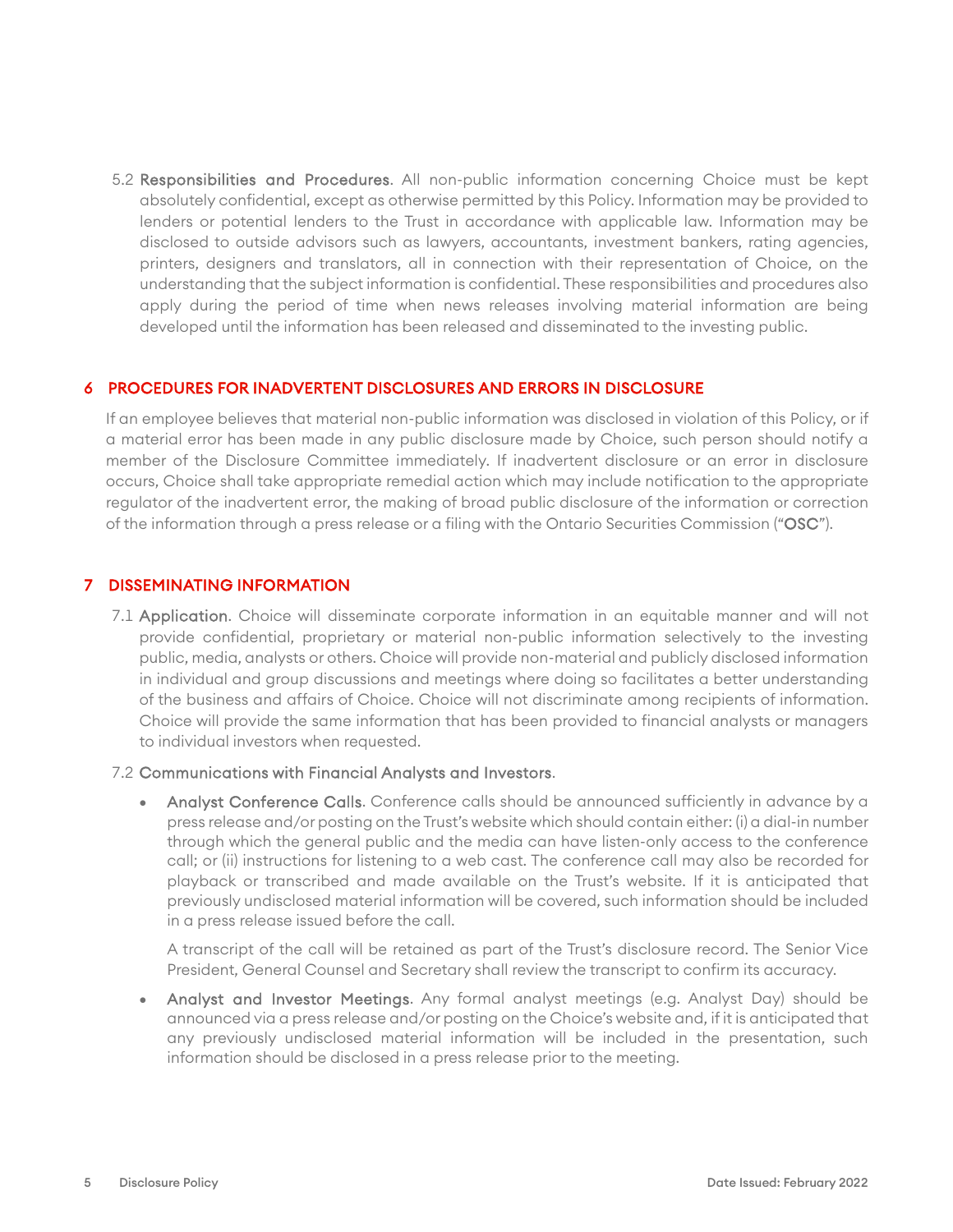The meeting should be accessible by telephone or by webcast and should be recorded for playback or transcribed or made available on Choice's website.

- Individual Meetings and Calls. Persons authorized by, and including, any of the President and Chief Executive Officer and the Chief Financial Officer, may meet with or talk with individual analysts or investors but will not provide material information which has not already been disclosed. The focus of such discussions should be limited to broad strategic and operational matters. Each participant should keep a record of the discussions that take place during such meeting or call. No one should confirm or comment on an analyst's earnings estimates, earnings models or any other earnings information.
- 7.3 Analysts Reports. Choice will not comment on reports prepared by analysts other than to correct factual errors. Any opinions, estimates or forecasts regarding Choice provided by analysts are exclusively those of the analyst and do not represent the views of Choice.
- 7.4 Rating Agencies. All discussions and communications with ratings agencies will be on a confidential basis. Any opinions, estimates or forecasts regarding Choice provided by rating agencies are exclusively those of the rating agency and do not represent the views of Choice.
- 7.5 Website Disclosures. The Disclosure Committee shall review and approve any material information to be posted on Choice or any of its subsidiaries' websites, including the investor relations portion of the Trust's website. Documents of interest to investors that are available in paper copy may be made available on the website. News releases will be posted on the website after they are released to Business Wire or other news wire service. Other appropriate documents and presentations may also be placed on the website. Current material must be separated from archival press releases and OSC filings. Archival press releases and OSC filings should be accompanied by a notice stating: "The information presented below is provided only for historical purposes. Investors should not rely on this information in making investment decisions."
- 7.6 Responding to Market Rumours. It is Choice's practice not to comment on market rumours or speculation, particularly where it is clear that Choice is not the source of the market rumour. Should any stock exchange or securities regulator request that Choice make a definitive statement in response to a market rumour that is causing significant volatility in the stock, the Disclosure Committee will consider the matter and make a recommendation to the President and Chief Executive Officer as to the nature and content of any response by the Trust.

# 8 GENERAL STATEMENT OF POLICY

- 8.1 General Comments. Choice may from time to time make available forward-looking information ("FLI") regarding Choice, such as statements about future or anticipated growth, operating results and performance of Choice and business prospects and opportunities. A statement will generally be considered forward-looking when it involves a statement about the future based on what is known today. Forward-looking statements may include words such as *expect, anticipate, believe, foresee*, could, estimate, goal, intend, plan, seek, strive, will, may and should and similar expressions.
- 8.2 Disclaimers and Cautionary Statements. Whenever FLI is used in a written document, reasonable cautionary language must be included prominently in the document which: (a) identifies the FLI and identifies material factors that could cause actual results to differ materially from a conclusion,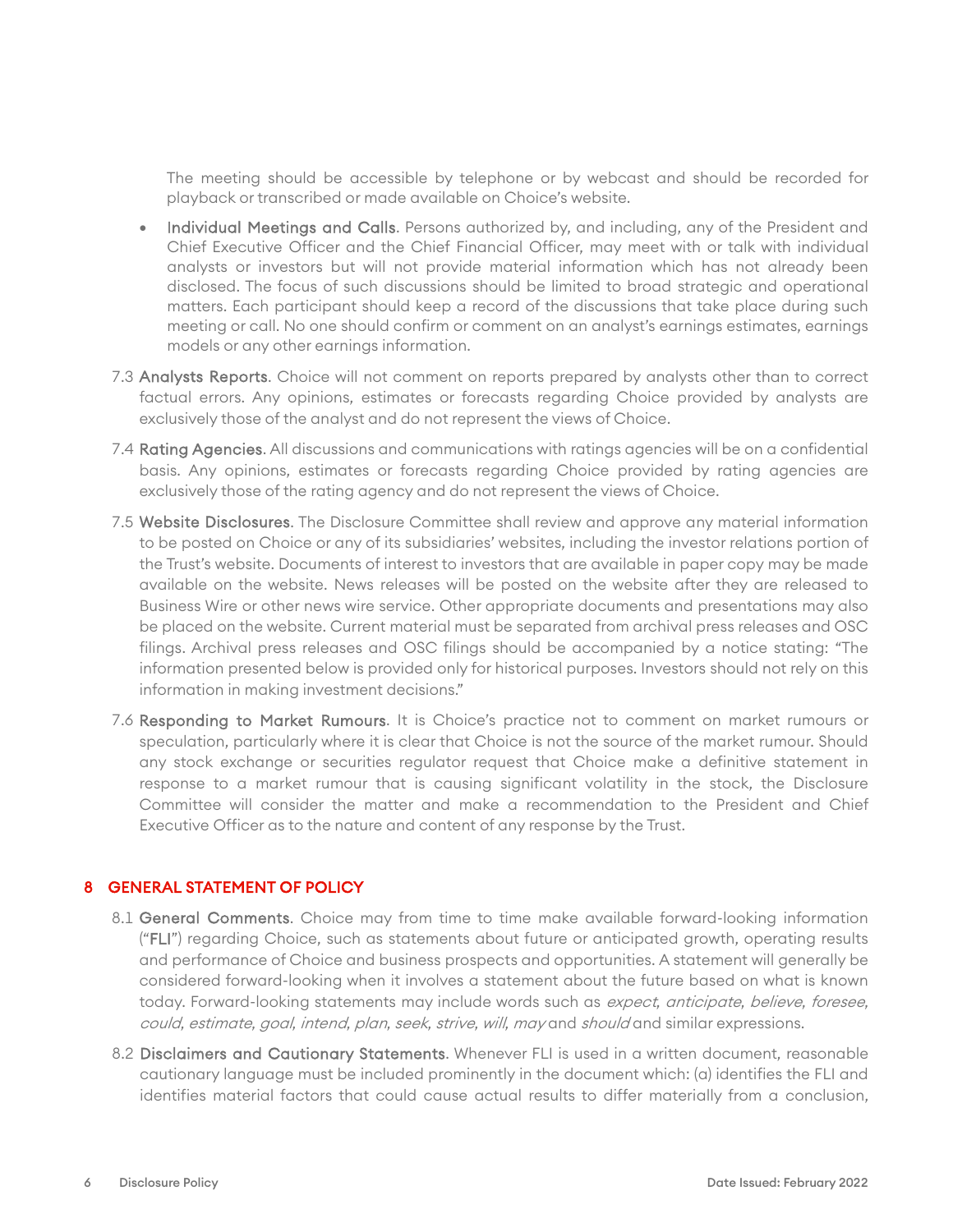forecast or projection in the FLI; and (b) states the material factors or assumptions that were applied in drawing a conclusion or making the forecast or projection set out in the FLI.

Whenever FLI is used in a public oral statement, a statement shall also be made that: (i) the oral statement contains FLI; (ii) actual results could differ materially from a conclusion, forecast or projection in the FLI; (iii) certain material factors or assumptions were applied in drawing a conclusion or making a forecast or projection set out in the forward-looking information; and (iv) that additional information about the material factors that could cause actual results to differ materially from the conclusion, forecast or projection in the FLI and about the material factors or assumptions that were applied in drawing a conclusion or making a forecast or projection as reflected in the FLI, are contained in a readily-available document or in a portion of such a document and the document or that portion of the document shall be identified.

8.3 Reasonable Basis. When FLI is used in either a written document or a public oral statement, there must be a reasonable basis for drawing the conclusion or making the forecast or projection set out in the FLI. When interpreting "reasonable basis", relevant factors include the reasonableness of the assumptions applied in drawing the conclusion or making the forecast or projection, the inquiries made and the process followed in preparing and reviewing the FLI.

## 9 INTERPRETATION

Any questions concerning this Policy should be directed to the Chair of the Disclosure Committee. The Responsibility for the interpretation of this Policy rests jointly with the Chair of the Disclosure Committee and the Chief Financial Officer.

## 10 REVIEW

This Policy shall be reviewed annually by the Audit Committee.